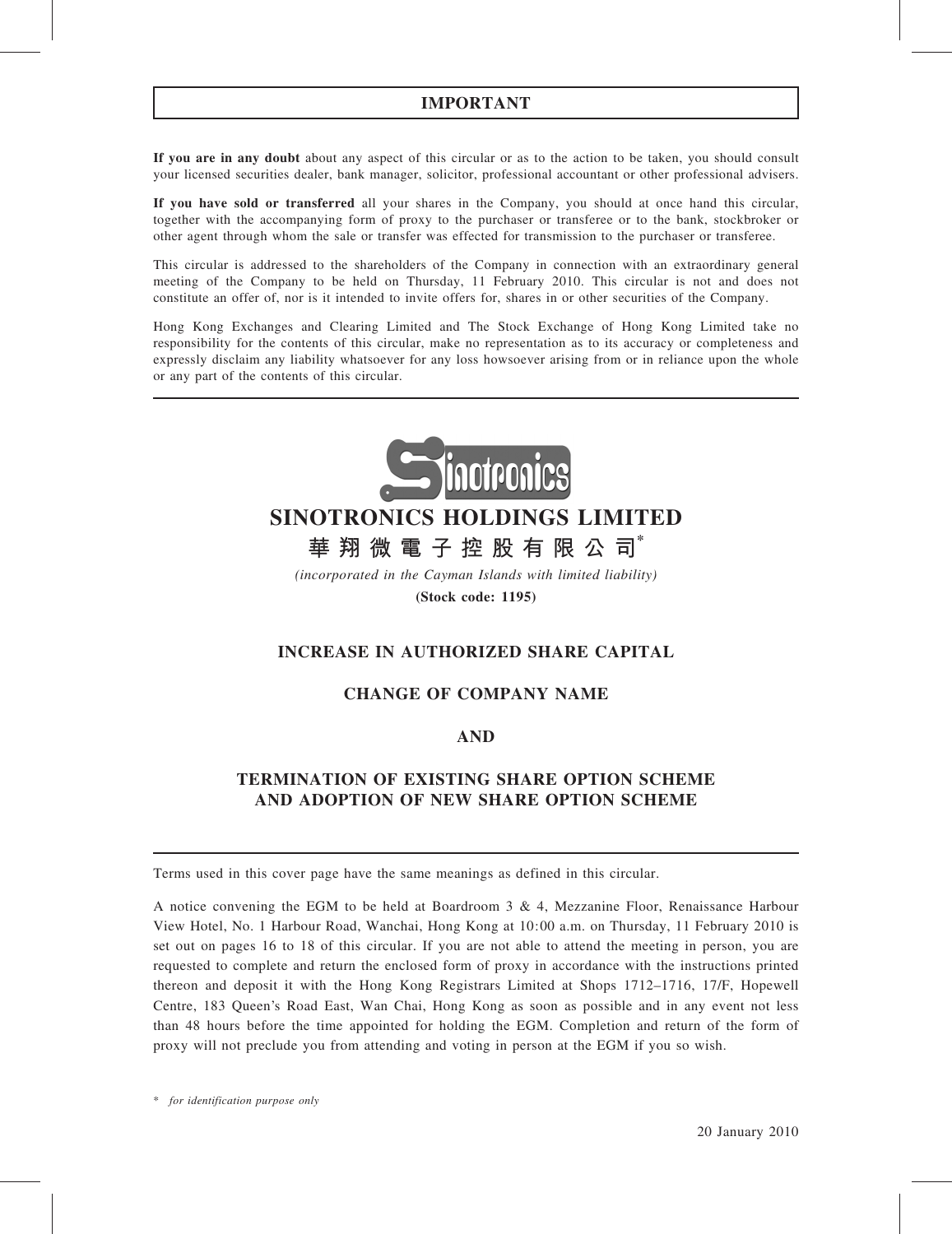# **CONTENTS**

# Page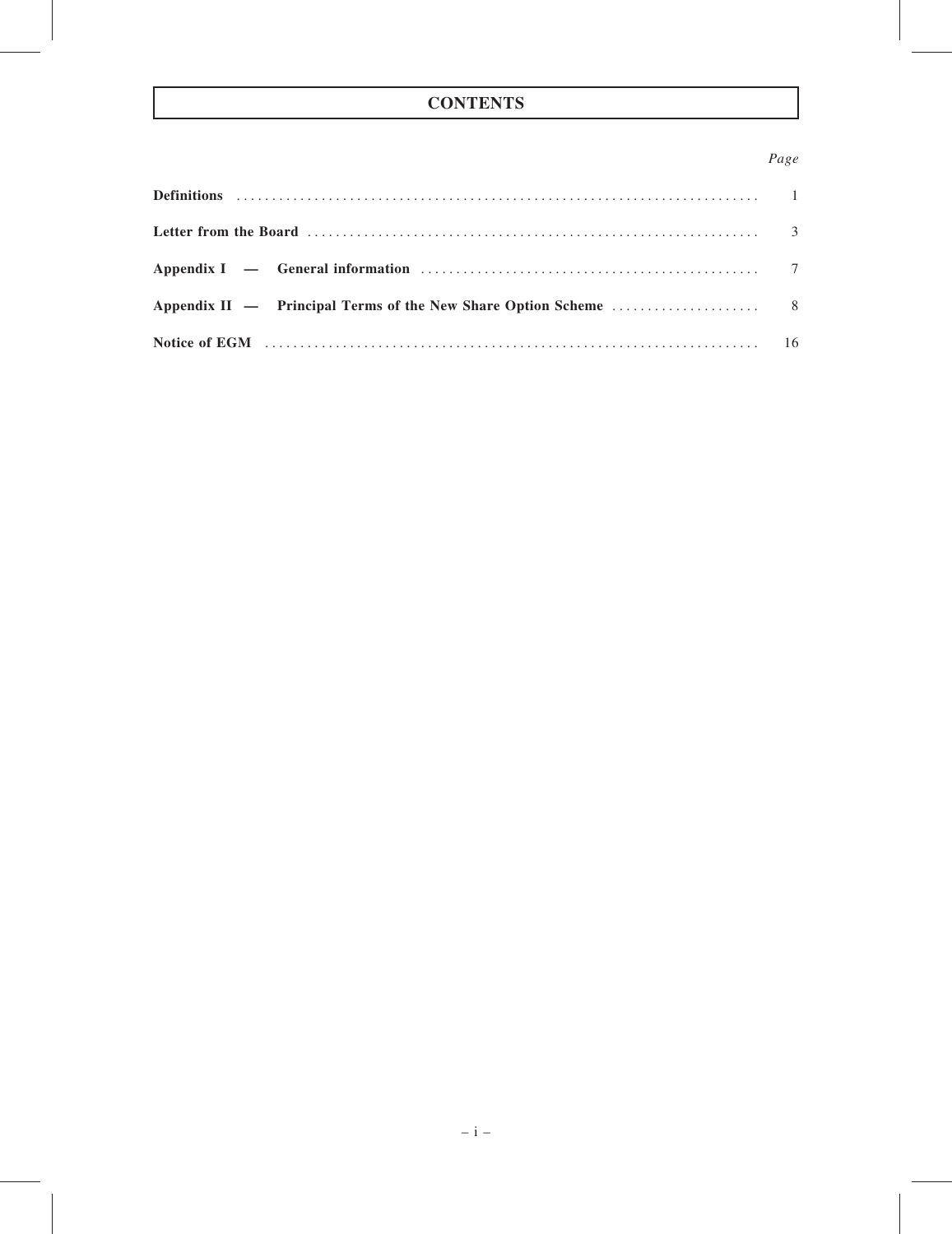# DEFINITIONS

In this circular, unless the context requires otherwise, the following expressions have the following meanings:

| "associate(s)"                 | has the meaning ascribed to it under the Listing Rules                                                                                                                                                                                                                                                                                                                                                                                                                                  |
|--------------------------------|-----------------------------------------------------------------------------------------------------------------------------------------------------------------------------------------------------------------------------------------------------------------------------------------------------------------------------------------------------------------------------------------------------------------------------------------------------------------------------------------|
| "Board"                        | the board of the Directors                                                                                                                                                                                                                                                                                                                                                                                                                                                              |
| "Company"                      | Sinotronics Holdings Limited, a company incorporated in the<br>Cayman Islands with limited liability, the shares of which are<br>listed on the main board of the Stock Exchange                                                                                                                                                                                                                                                                                                         |
| "Director(s)"                  | the director(s) of the Company, including the independent non-<br>executive director(s) of the Company                                                                                                                                                                                                                                                                                                                                                                                  |
| "EGM"                          | the extraordinary general meeting of the Company to be convened<br>and held at Boardroom 3 & 4, Mezzanine Floor, Renaissance<br>Harbour View Hotel, No. 1 Harbour Road, Wanchai, Hong Kong<br>at 10:00 a.m. on Thursday, 11 February 2010 for the purpose of<br>considering and approving the increase in authorized share capital<br>of the Company, the change of company name, the termination of<br>the Existing Share Option Scheme and adoption of the New Share<br>Option Scheme |
| "Existing Share Option Scheme" | the Company's existing share option scheme adopted on 9<br>January 2003                                                                                                                                                                                                                                                                                                                                                                                                                 |
| "Grantee"                      | any Participant who accepts an offer of the grant of option in<br>accordance with the terms of the New Share Option Scheme, or<br>any person who is entitled to any such option                                                                                                                                                                                                                                                                                                         |
| "Group"                        | the Company and its subsidiaries                                                                                                                                                                                                                                                                                                                                                                                                                                                        |
| "Hong Kong"                    | the Hong Kong Special Administrative Region of the PRC                                                                                                                                                                                                                                                                                                                                                                                                                                  |
| "Latest Practicable Date"      | 18 January 2010, being the latest practicable date prior to the<br>printing of this circular for inclusion of certain information in this<br>circular                                                                                                                                                                                                                                                                                                                                   |
| "New Share Option Scheme"      | the new share option scheme proposed to be adopted by the<br>Company at the EGM, a summary of the principal terms of which<br>is set out in Appendix II                                                                                                                                                                                                                                                                                                                                 |
| "Listing Rules"                | the Rules Governing the Listing of Securities on the Stock<br>Exchange                                                                                                                                                                                                                                                                                                                                                                                                                  |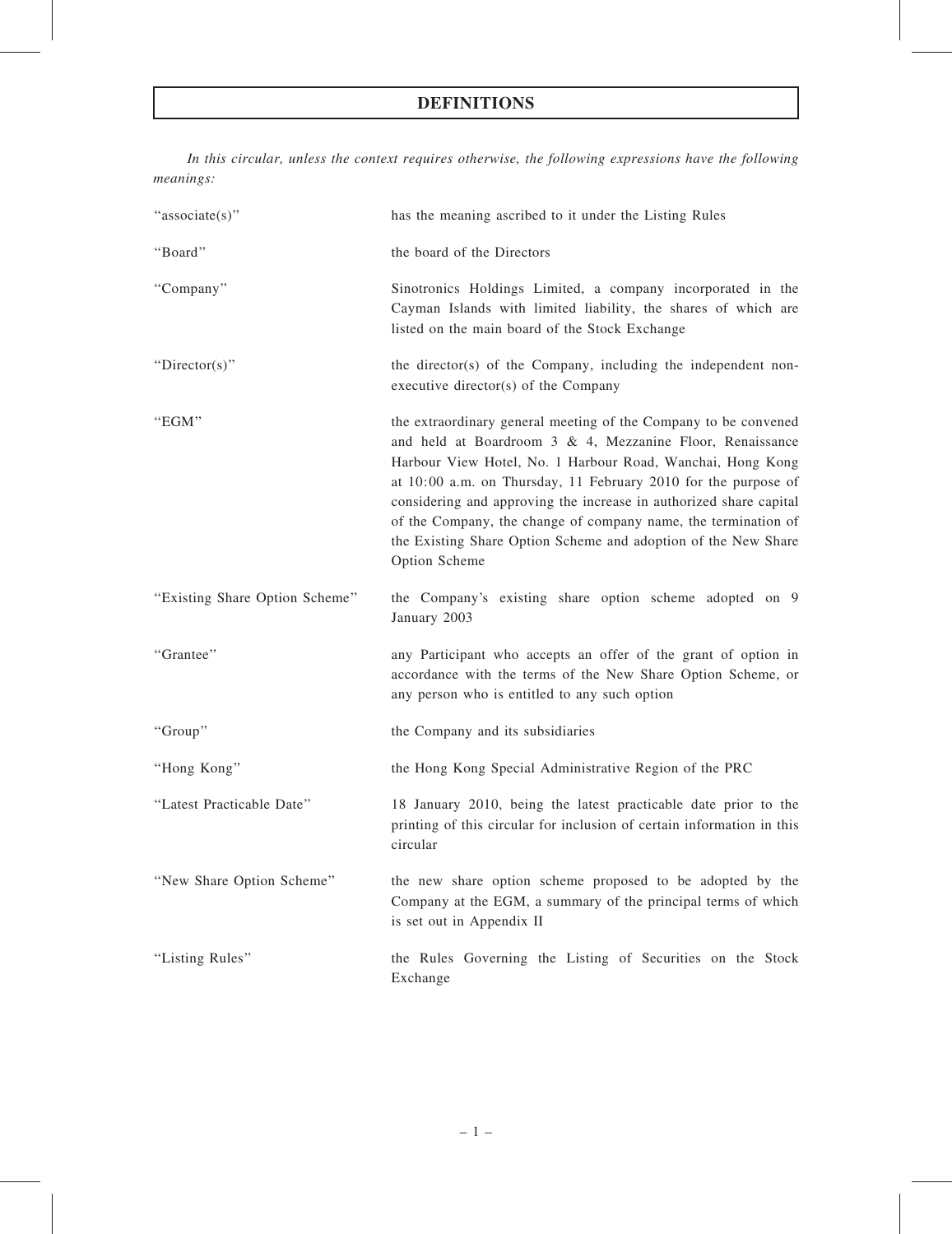# DEFINITIONS

| "Participant"    | any person who satisfies the eligibility requirements in the New<br>Share Option Scheme namely:                                                                                                                                                                                                                                                                                                                                                                                                                                                                                                                                                                                                                                                      |
|------------------|------------------------------------------------------------------------------------------------------------------------------------------------------------------------------------------------------------------------------------------------------------------------------------------------------------------------------------------------------------------------------------------------------------------------------------------------------------------------------------------------------------------------------------------------------------------------------------------------------------------------------------------------------------------------------------------------------------------------------------------------------|
|                  | any full-time employee, director (including any non-<br>(a)<br>executive director or independent non-executive director)<br>and part time employee with weekly working hours of 15<br>hours or above of the Company or of any of its subsidiaries;                                                                                                                                                                                                                                                                                                                                                                                                                                                                                                   |
|                  | any adviser or consultant (in the areas of financial or<br>(b)<br>corporate managerial) to the Company or to any of its<br>subsidiaries; and                                                                                                                                                                                                                                                                                                                                                                                                                                                                                                                                                                                                         |
|                  | any adviser, consultant, agent, business affiliate or any<br>(c)<br>person or entity who provides research or other support<br>directly or indirectly to the Group, and any employee,<br>adviser or consultant to the investment management<br>company for the Company, who, at the sole determination<br>of the Board, has contributed to the Group (the assessment<br>criteria of which are (i) such person's contribution to the<br>development and performance of the Group; (ii) the quality<br>of work performed by such person for the Group directly or<br>indirectly; (iii) the initiative and commitment of such person<br>in performing his or her duties; and (iv) the length of<br>service or contribution of such person to the Group) |
| "PRC"            | the People's Republic of China, which, for the purpose of this<br>circular, excludes Hong Kong, Macau Special Administration<br>Region and Taiwan                                                                                                                                                                                                                                                                                                                                                                                                                                                                                                                                                                                                    |
| "Registrar"      | Hong Kong Registrars Limited at Shops 1712-1716, 17/F,<br>Hopewell Centre, 183 Queen's Road East, Wan Chai, Hong Kong                                                                                                                                                                                                                                                                                                                                                                                                                                                                                                                                                                                                                                |
| "Share $(s)$ "   | ordinary share(s) of HK\$0.10 each in the share capital of the<br>Company                                                                                                                                                                                                                                                                                                                                                                                                                                                                                                                                                                                                                                                                            |
| "Shareholder(s)" | holder(s) of the Shares                                                                                                                                                                                                                                                                                                                                                                                                                                                                                                                                                                                                                                                                                                                              |
| "Stock Exchange" | The Stock Exchange of Hong Kong Limited                                                                                                                                                                                                                                                                                                                                                                                                                                                                                                                                                                                                                                                                                                              |
| "HK\$" or "\$"   | Hong Kong dollars                                                                                                                                                                                                                                                                                                                                                                                                                                                                                                                                                                                                                                                                                                                                    |
| $``\%"$          | per cent.                                                                                                                                                                                                                                                                                                                                                                                                                                                                                                                                                                                                                                                                                                                                            |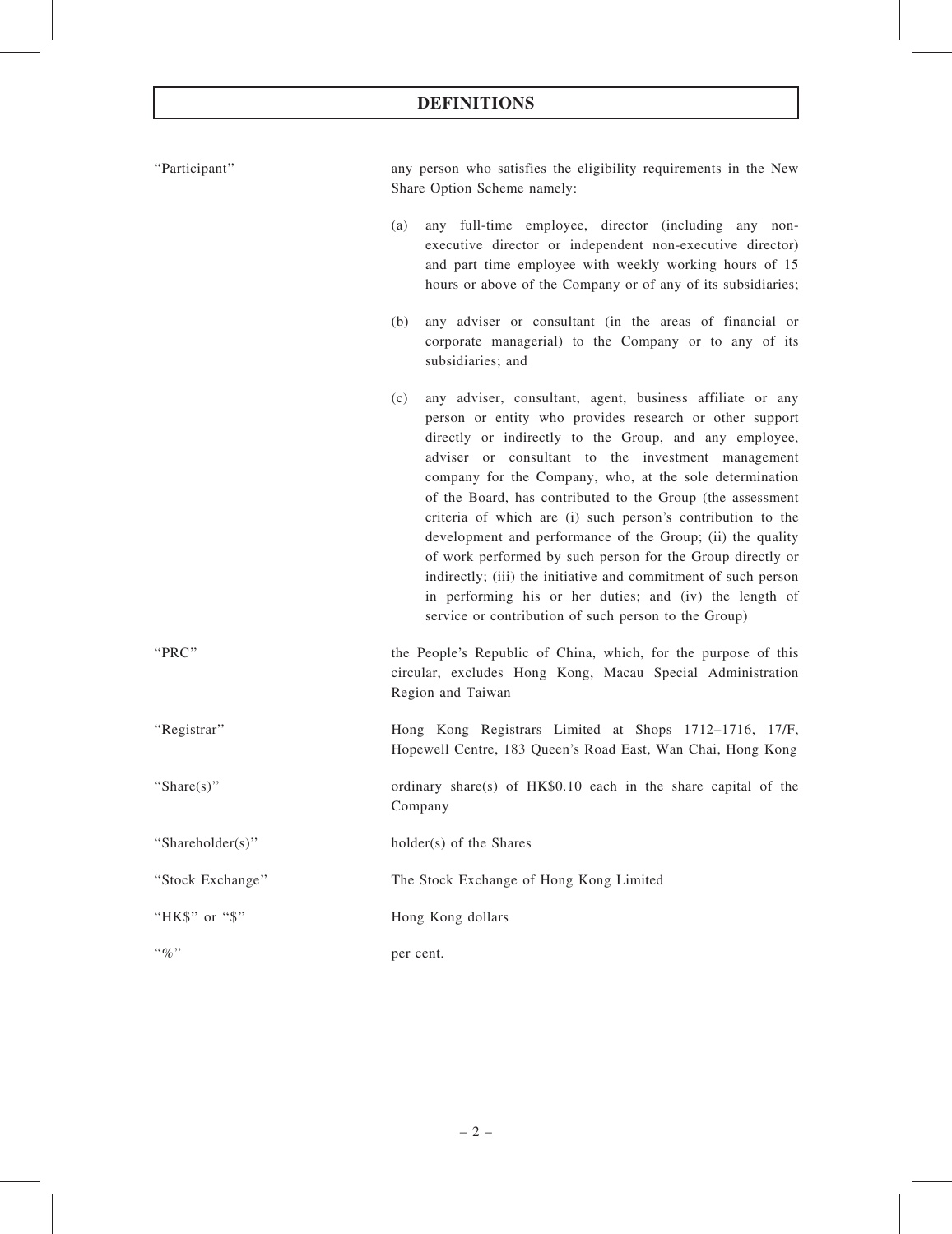

SINOTRONICS HOLDINGS LIMITED

華 翔 微 電 子 控 股 有 限 公 司 $^*$ 

(incorporated in the Cayman Islands with limited liability)

(Stock code: 1195)

Executive Director: Xu Yue Yue Xiang Song Sze Ming Yee Lin Wan Xin Tu Shuguang Chan Kin

Independent non-executive Directors: Li Jianguo Cheung Chuen Wong Lai Wing

Registered Office: Cricket Square Hutchins Drive P.O. Box 2681 Grand Cayman KY1-1111 Cayman Islands

Head office and principal place of business in Hong Kong Room 1805, 18th Floor Harbour Centre 25 Harbour Road Wanchai Hong Kong

20 January 2010

To the Shareholders

Dear Sir or Madam,

## INCREASE IN AUTHORIZED SHARE CAPITAL

# CHANGE OF COMPANY NAME

## AND

# TERMINATION OF EXISTING SHARE OPTION SCHEME AND ADOPTION OF NEW SHARE OPTION SCHEME

#### INTRODUCTION

The purpose of this circular is to give you information on, among other things, the increase in authorized share capital, change of company name, termination of Existing Share Option Scheme and adoption of New Share Option Scheme together with a notice convening the EGM.

\* for identification purpose only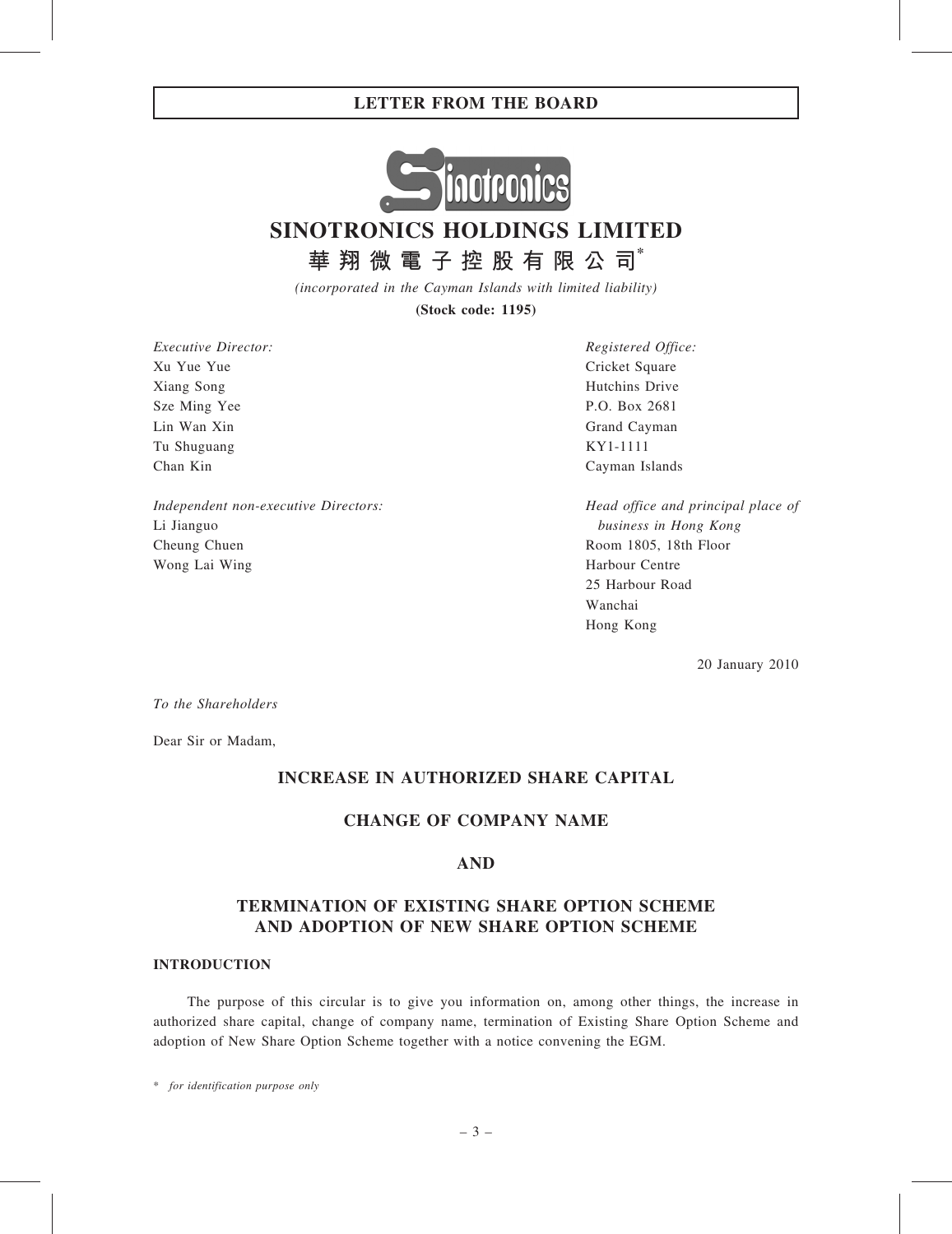#### INCREASE IN AUTHORISED SHARE CAPITAL

The Company proposes to increase its authorised share capital from HK\$100,000,000 divided into 1,000,000,000 Shares to HK\$500,000,000 divided into 5,000,000,000 Shares by creating an additional 4,000,000,000 unissued Shares. The Directors have no present intention of issuing new shares or convertible instrument from such part of the share capital.

#### CHANGE OF COMPANY NAME

A special resolution will be proposed at the EGM to approve the change of the Company's existing registered name ''Sinotronics Holdings Limited'' to one of the names set out below in the following order of priority:

- (1) Kingwell Group Limited 京維集團有限公司
- (2) Kinwell Group Limited 京維集團有限公司
- (3) Sinoway Group Limited 京維集團有限公司

As the new Chinese name to be adopted need approval by the Registrar of Companies in the Cayman Islands, which takes a few weeks, the Board proposed that a special resolution for change to one of the new names set out above in the above order of priority be adopted at the EGM, subject to approval by the Registrar of Companies in the Cayman Islands.

The proposed change of name will take effect from the date of entry of the new name on the register maintained by the Registrar of Companies in the Cayman Islands.

The proposed change of Company name will not affect any rights of the existing Shareholders. All existing share certificates in issue bearing the present name of the Company shall continue to be evidence of title to such shares and valid for trading, settlement and registration purposes. There will not be any arrangement for exchange of the existing share certificates. Once the change of Company name has become effective, new share certificates will be issued under the new name of the Company. Further announcement in respect of the trading arrangement and other related matters will be made upon the change of name becoming effective.

## TERMINATION OF EXISTING SHARE OPTION SCHEME AND ADOPTION OF NEW SHARE OPTION SCHEME

The Directors proposed to adopt the New Share Option Scheme, the principal terms of which are set out in Appendix II. Adoption of the New Share Option Scheme is conditional upon (i) the approval of the New Share Option Scheme at EGM; and (ii) the Stock Exchange granting approval of the listing of, and permission to deal in, the shares of the Company which may be issued upon the exercise of the options granted under the New Share Option Scheme.

Application will be made to the Stock Exchange for the approval of the listing of, and permission to deal in, the shares of the Company which may be issued upon the exercise of the options which may be granted up to 10% of the total number of Shares in issue as at the date of EGM under the New Share Option Scheme.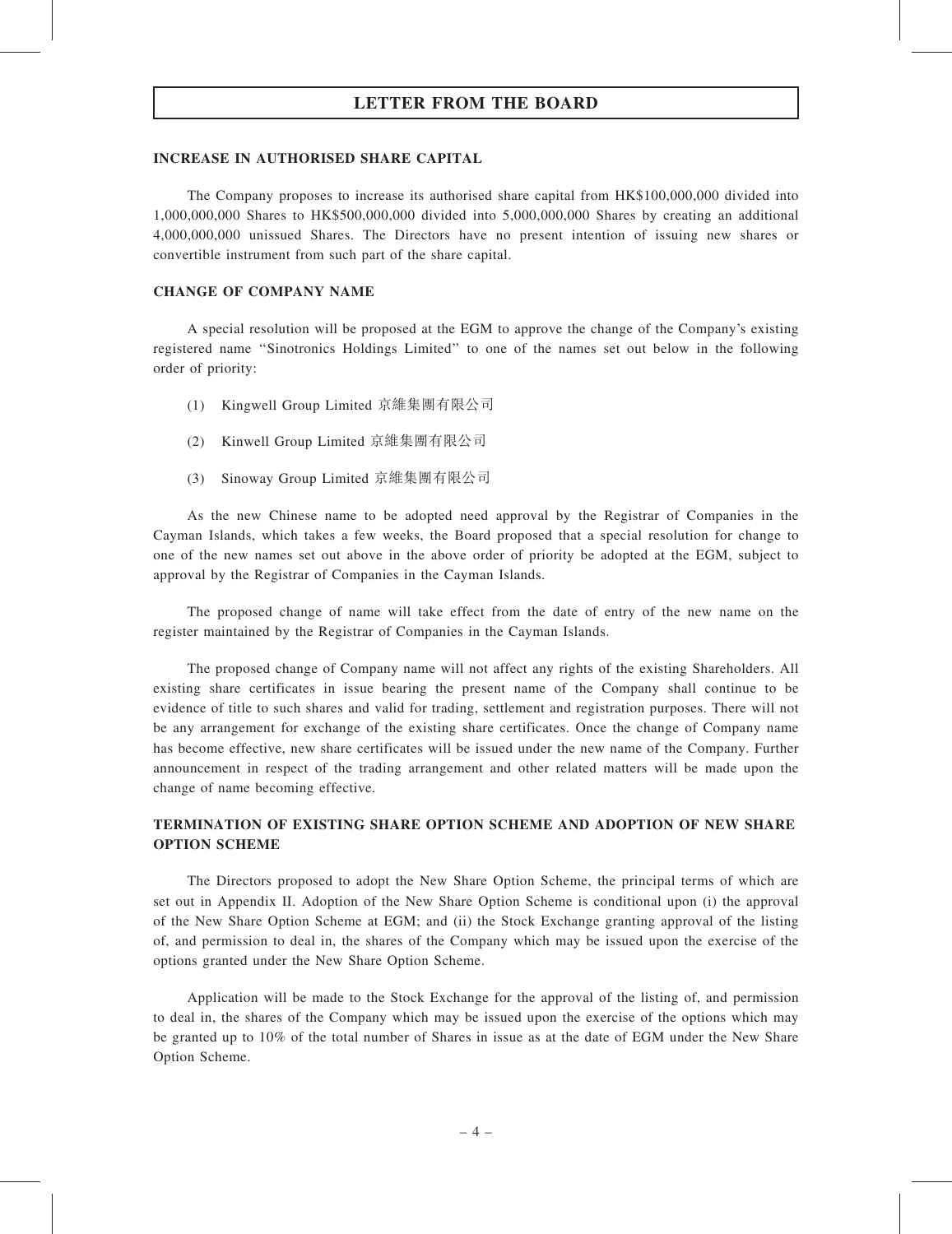#### Purposes of the Share Option Scheme

The Existing Share Option Scheme was adopted by the Company on 9 January 2003 which will expire on 9 January 2013. All options entitled to be granted under the Existing Share Options Scheme had been granted. The Directors considered that the New Share Option Scheme, which will be valid for 10 years from the date of its adoption, will provide the Company with more flexibility in long term planning of granting of the share options to eligible persons in a longer period in the future, e.g. considering granting share options after the expiry of the Existing Share Option Scheme. This can provide appropriate incentives or rewards to eligible persons for their contributions or potential contributions to the Group.

#### Value of the options

The Directors consider it inappropriate to value the options that can be granted under the New Share Option Scheme on the assumption that they had been granted at the Latest Practicable Date, as various determining factors for the calculation of such value cannot be reasonably fixed at this stage. It would not be meaningful and to certain extent would be misleading to the Shareholders if the value of the options is calculated based on a set of speculated assumptions. However, the information on value of the option granted in any financial period will be provided to the Shareholders based on Black-Scholes option pricing model, the binomial model or a comparable generally accepted methodology as at the end of the relevant financial period for any interim or final results of the Company.

#### Adoption of the New Share Option Scheme

There will be no material difference between the terms of the Existing Share Option Scheme and the proposed New Share Option Scheme. A resolution will be proposed at EGM to approve the adoption of the New Share Option Scheme and to grant the general authority to the Directors to grant options under the New Share Option Scheme for the subscription of Shares representing up to 10% of the issued share capital of the Company as at EGM and simultaneously terminate the Existing Share Option Scheme.

#### **EGM**

There is set out on pages 16 to 18 of this circular a notice convening the EGM to be held at 10:00 a.m. on Thursday, 11 February 2010 at Boardroom 3 & 4, Mezzanine Floor, Renaissance Harbour View Hotel, No. 1 Harbour Road, Wanchai, Hong Kong, at which ordinary resolutions will be proposed to consider and, if thought fit, to approve the increase of authorised share capital, the termination of the Existing Share Option Scheme and the adoption of the New Share Option Scheme and a special resolution will be proposed to approve the change of company name. No Shareholder is required to abstain from voting for any resolution at the EGM.

A form of proxy for use at the EGM is enclosed. If you are not able to attend the EGM in person, you are requested to complete and return the form of proxy in accordance with the instructions printed thereon to the Registrar at Shops 1712–1716, 17/F, Hopewell Centre, 183 Queen's Road East, Wan Chai, Hong Kong as soon as possible but in any event not less than 48 hours before the time appointed for the holding of the EGM. Completion and return of the form of proxy will not preclude you from attending and voting in person at the EGM should you so wish.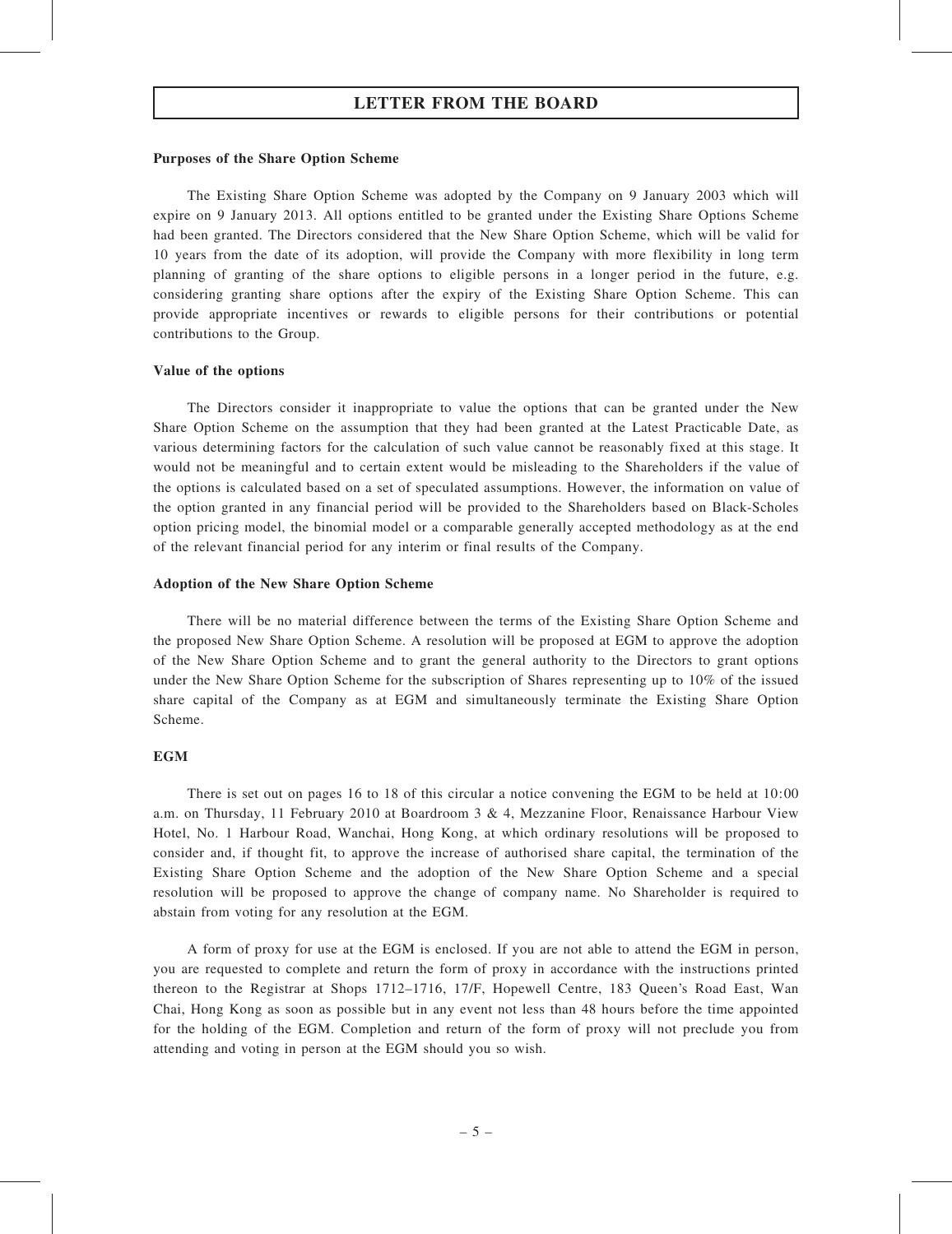#### RECOMMENDATION

The Directors consider the increase in authorized share capital, the change of company name and the termination of the Existing Share Option Scheme and the adoption of the New Share Option Scheme are fair and reasonable and in the interests of the Company and the Shareholders as a whole. They recommend Shareholders to vote in favour of all resolutions proposed at the EGM.

> Yours faithfully, For and on behalf of the Board of SINOTRONICS HOLDINGS LIMITED Xu Yue Yue Acting Chairman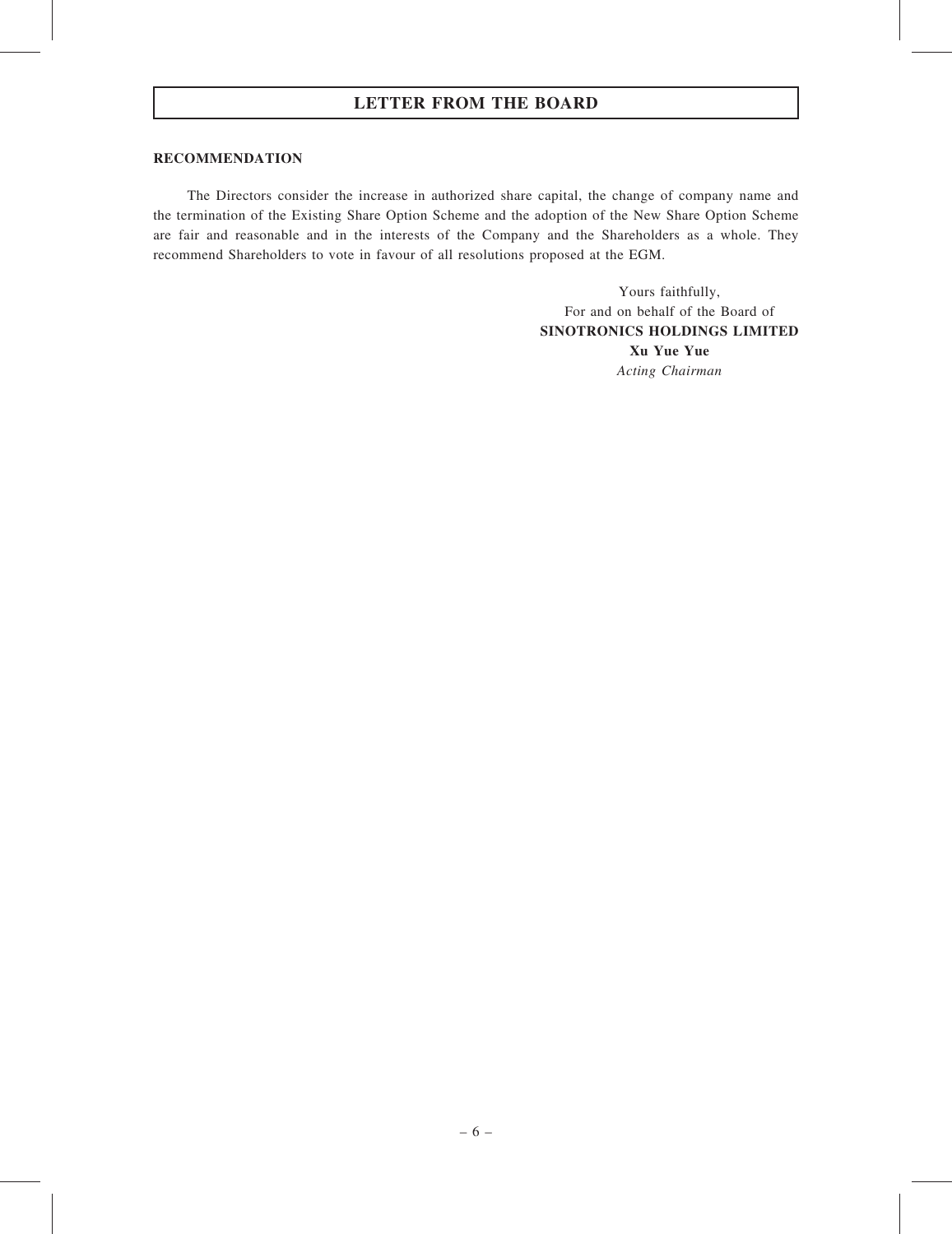## 1. RESPONSIBILITY STATEMENT

This circular includes particulars given in compliance with the Listing Rules for the purpose of giving information with regard to the Company. The Directors collectively and individually accept full responsibility for the accuracy of the information contained in this circular and confirm, having made all reasonable enquiries, that to the best of their knowledge and belief there are no other facts the omission of which would make any statement herein misleading.

## 2. GENERAL

The English text of this document shall prevail over the Chinese text for the purpose of interpretation.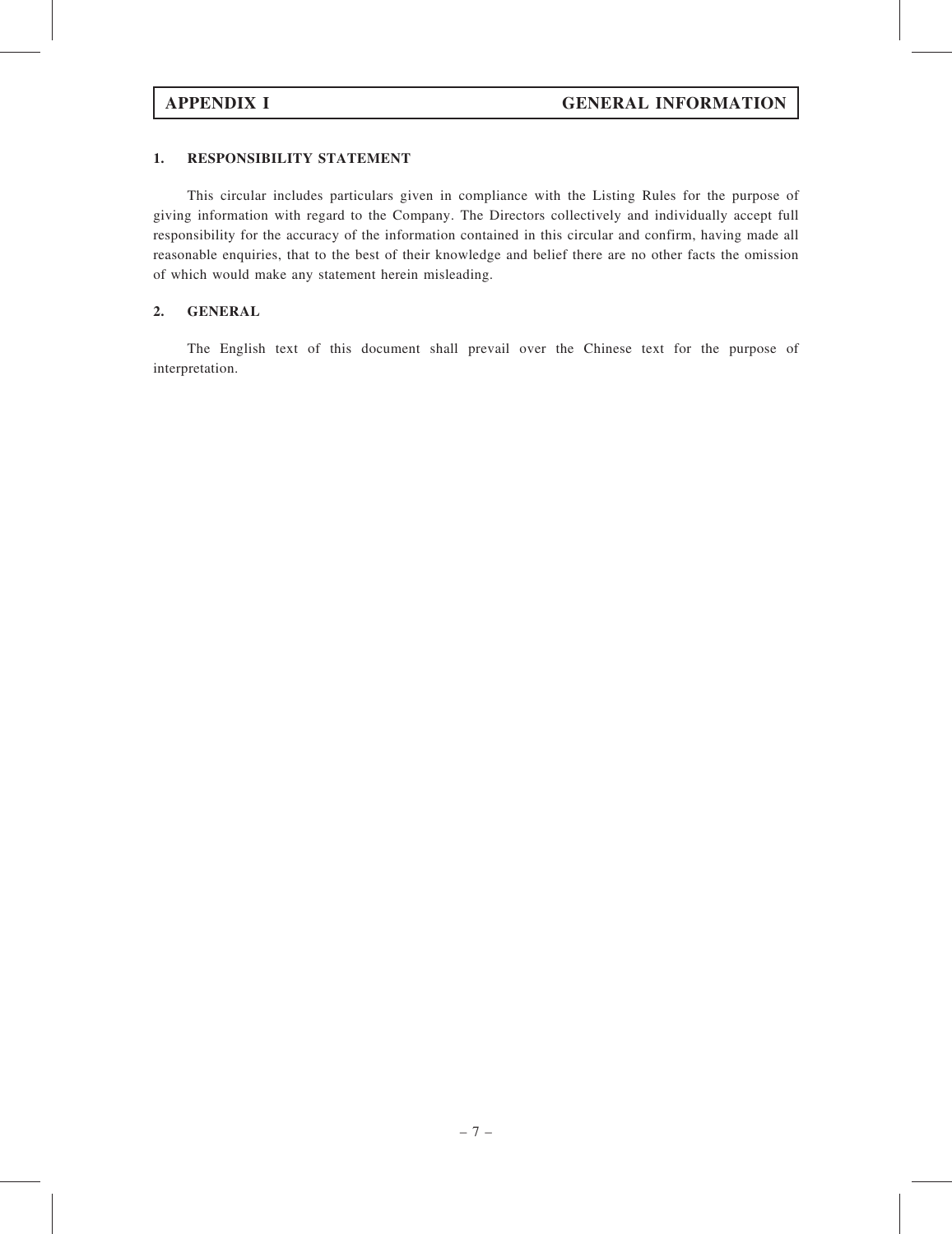## APPENDIX II PRINCIPAL TERMS OF THE NEW SHARE OPTION SCHEME

#### PRINCIPAL TERMS OF NEW SHARE OPTION SCHEME

This Appendix summaries the principal terms of the New Share Option Scheme but does not form part of, nor is it intended to be, part of the New Share Option Scheme nor should it be taken as affecting the interpretation of the rules of the New Share Option Scheme. The Directors reserve the right at any time prior to EGM to make such amendments to the New Share Option Scheme as they may consider necessary or appropriate provided that such amendments do not conflict in any material aspects with the summary in this Appendix.

The following is a summary of the principal terms of the New Share Option Scheme which is proposed to be adopted by the Company as a share incentive scheme for the Company at EGM:

#### (a) Purpose of the New Share Option Scheme

The purpose of the New Share Option Scheme is to provide Participants with the opportunity to acquire proprietary interests in the Company and to encourage Participants to work towards enhancing the value of the Company and its Shares for the benefit of the Company and its Shareholders as a whole.

#### (b) Administration of the New Share Option Scheme

The Share Option Scheme shall be subject to the administration of the Board, and the decision of the Board shall be final and binding on all parties. The Board shall have the right to (i) interpret and construe the provisions of the Scheme, (ii) determine the persons who will be offered options under the New Share Option Scheme, and the number of Shares and subscription price of the options, (iii) to make such appropriate and equitable adjustments to the terms of options granted under the New Share Option Scheme as it deems necessary, and (iv) make such other decisions or determinations as it shall deem appropriate in relation to the grant of options and/or the administration of the New Share Option Scheme. The interpretation of the New Share Option Scheme by the Board must be in accordance with Chapter 17 of the Listing Rules and any interpretation of the New Share Option Scheme if it amounts to alteration thereof referred to in paragraph (w) below must comply with the requirements referred to in paragraph (w) below.

#### (c) Who may join

The Board may at any time within ten years after the adoption date of the New Share Option Scheme make an offer to any Participant, as the Board may in its absolute discretion select, to take up an option pursuant to which such Participant may, during the period of the option, subscribe for such number of Shares as the Board may determine at a subscription price determined in accordance with (d) below. A Date of Grant of option shall be a business day.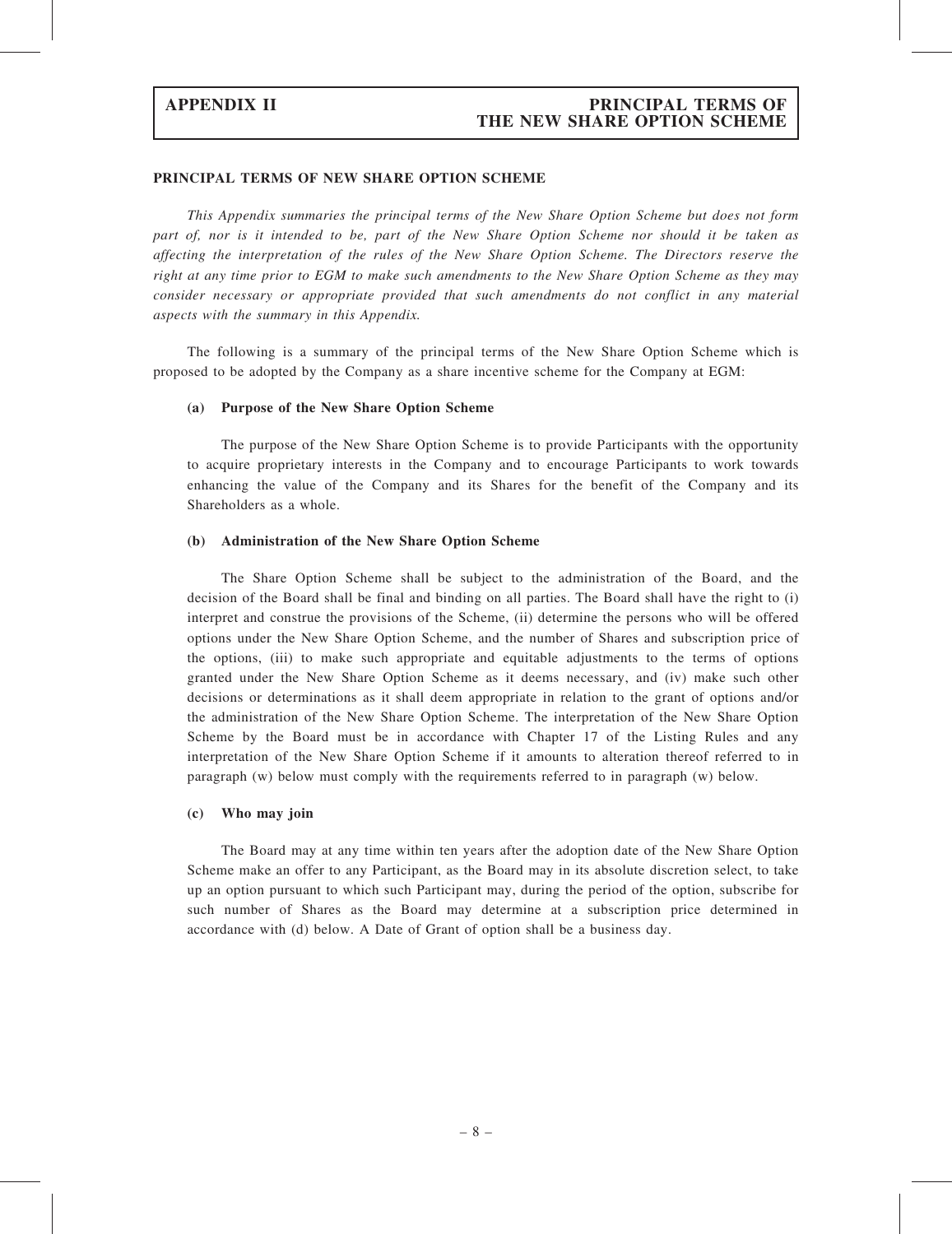#### (d) Price of Shares

The subscription price shall be such price determined by the Board at its absolute discretion and notified to the Participant in the offer but shall be no less than the highest of:

- (i) the closing price of the Shares as stated in the daily quotations sheets issued by the Stock Exchange on the Date of Grant;
- (ii) the average closing price of the Shares as stated in the daily quotations sheets issued by the Stock Exchange for the 5 business days immediately preceding the Date of Grant; and
- (iii) the nominal value of a Share on the Date of Grant.

#### (e) Maximum number of Shares

- (i) The overall limit on the number of Shares which may be issued upon exercise of all outstanding options granted and yet to be exercised under the New Share Option Scheme and other share option schemes of the Company must not exceed 30% of the Shares in issue from time to time (''Scheme Limit'').
- (ii) The Shares which may be issued upon exercise of all options to be granted under the Share Option Scheme and other share option schemes of the Company shall not exceed 10% of the Shares in issue upon adoption of the New Share Option Scheme (the ''Scheme Mandate Limit''). Options lapsed in accordance with the terms of the Share Option Scheme shall not be counted for the purpose of calculating the Scheme Mandate Limit.
- (iii) The Company may renew the Scheme Mandate Limit at any time subject to prior shareholders' approval. However, the Scheme Mandate Limit as renewed shall not exceed 10% of the Shares in issue as at the date of the aforesaid shareholders' approval. Options previously granted under the New Share Option Scheme, and other share option schemes (including those outstanding, lapsed in accordance with the schemes or exercised options) shall not be counted for the purpose of calculating the limit as renewed. A circular must be sent to shareholders in connection with the meeting at which their approval will be sought.
- (iv) The Company may also seek separate shareholders' approval for granting options beyond the Scheme Mandate Limit to Participants specifically identified by the Company before the aforesaid shareholders' meeting where such approval is sought. A circular must be sent to shareholders containing a generic description of the identified Participants, the number and terms of the options to be granted, the purpose of granting options to the identified Participants, and how these options serve such purpose.
- (v) The total number of Shares issued and to be issued upon exercise of the options granted and to be granted to each Participant or Grantee (as the case may be) (including both exercised and outstanding options) in any 12-month period must not exceed 1% of the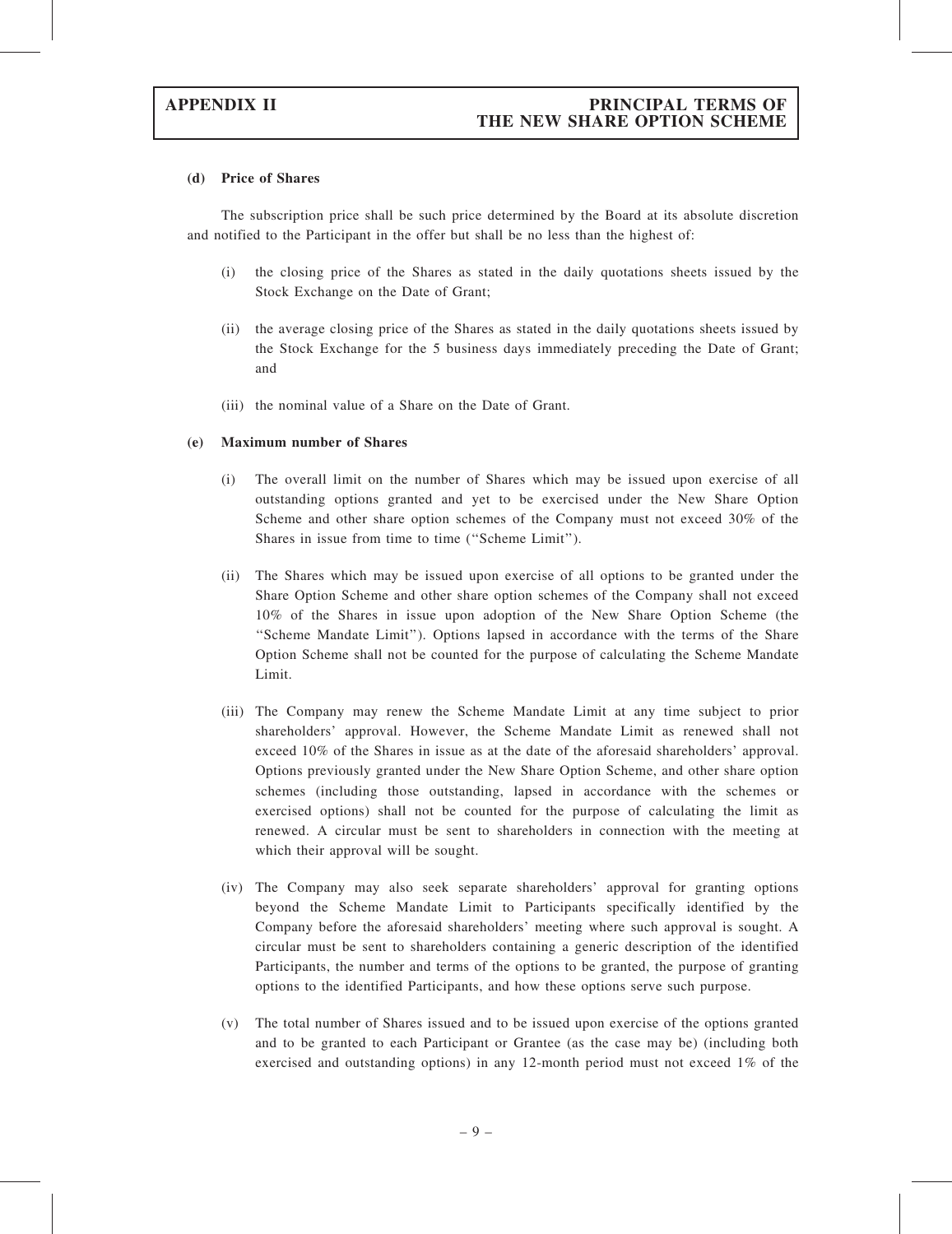Shares in issue (the ''Individual Limit''). Any further grant of options in excess of the Individual Limit shall be subject to shareholders' approval with such Participant or Grantee (as the case may be) and his associates (as such term is defined in the Listing Rules) abstaining from voting. A circular must be sent to the shareholders disclosing the identity of the Participant or Grantee (as the case may be) and the number and terms of the options granted and to be granted. The number and terms of options to be granted to such Participants or Grantee, as the case may be, shall be fixed before shareholders' approval is sought and the date of the board meeting for proposing such further grant shall be taken as the Date of Grant of an option for the purpose of calculating the subscription price.

#### (f) Grant of options to connected persons

The grant of options to any Director, chief executive or substantial shareholder of the Company or their respective associates shall be approved by the independent non-executive Directors of the Company (excluding any independent non-executive Director who is the proposed Grantee of the option). Where any grant of options to a Director, chief executive, substantial shareholder (as that term is defined in the Listing Rules), or any of their respective associates, would result in the Shares issued and to be issued upon exercise of all options already granted and to be granted (including options exercised, cancelled and outstanding) to such person in the 12-month period up to and including the date of such grant:

- (i) representing in aggregate over  $0.1\%$  of the Shares in issue for the time being; and
- (ii) having an aggregate value, based on the closing price of the Shares as stated in the daily quotations sheets issued by the Stock Exchange on the Date of Grant, in excess of HK\$5 million,

such grant of options shall be approved by the Shareholders (voting by way of poll). All connected persons (as defined in the Listing Rules) of the Company shall abstain from voting at such general meeting, except that any connected person may vote against the relevant resolution at the general meeting provided that his intention to do so has been stated in the circular to be sent to the Shareholders in connection therewith.

#### (g) Time of exercise of option

An option may be exercised in accordance with the terms of the New Share Option Scheme at any time during a period to be notified by the Board to each Grantee but may not be exercised after the expiry of ten years from the Date of Grant. The Board may provide restrictions on the exercise of an option during the period an option may be exercised.

#### (h) Rights personal to Grantee

An option shall be personal to the Grantee and shall not be assignable or transferable and no Grantee shall in any way sell, transfer, charge, mortgage, encumber or create any interest in favour of any other person over or in relation to any option.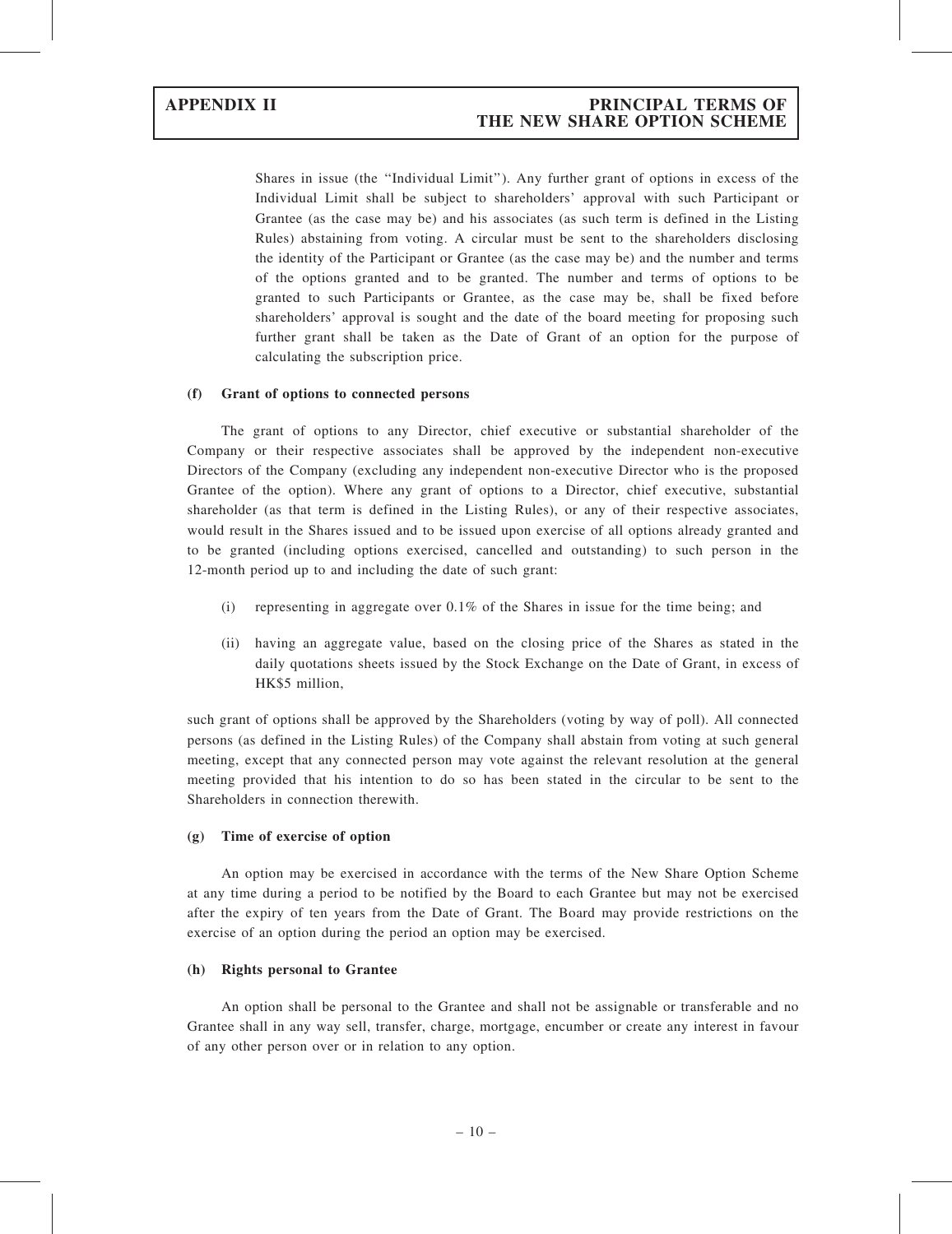# APPENDIX II PRINCIPAL TERMS OF THE NEW SHARE OPTION SCHEME

#### (i) Rights on cessation of employment by death

If the Grantee who is an employee or executive director (but not a non-executive director) of the Group, dies before exercising the option in full and none of the events which would be a ground for termination of his or her employment under (k) below then exists, the personal representative(s) of the Grantee shall be entitled within a period of 12 months from the date of death to exercise the option up to the entitlement of such Grantee as at the date of death, failing which the option will lapse.

#### (j) Rights on cessation of employment for other reasons

If the Grantee who is an employee or director, ceases to be an employee or executive director (but not a non-executive director) of the Group for any reason other than on his or her death or the termination of his/her employment or directorship on one or more of the grounds specified in (k) below, the option shall lapse on the date of cessation of such employment or directorship and not be exercisable unless the Board otherwise determines in which event the option shall be exercisable to the extent and within such period as the Board may determine. The date of cessation of employment or directorship shall be the last actual working day on which the Grantee was physically at work with the Company or the relevant Subsidiary, whether salary is paid in lieu of notice or not.

#### (k) Rights on cessation of employment by dismissal

If a Grantee who is an employee or executive director (but not a non-executive director), ceases to be an employee or executive director (but not a non-executive director) of the Group by reason of the termination of his or her employment or directorship on the grounds that he or she has been guilty of serious misconduct, or appears either to be unable to pay or to have no reasonable prospect of being able to pay his or her debts or has become bankrupt or has made any arrangement or composition with his or her creditors generally, or has been convicted of any criminal offence involving his or her integrity or honesty or on any other ground on which an employer would be entitled to terminate his or her employment summarily, his or her option will lapse and not be exercisable on the date of termination of his or her employment or directorship.

#### (l) Cancellation of options

Any option granted but not exercised may be cancelled if the Grantee so agrees. If such cancellation has been approved by the Shareholders in a general meeting, options may be re-issued after such cancellation, provided that there are available unissued options within the limits mentioned in paragraph (e) above and the re-issued options shall only be granted in compliance with the terms of the New Share Option Scheme. The relevant Grantees and their respective associates shall abstain from voting at any such Shareholders' meeting to approve the cancellation and any vote taken at the general meeting for approving such cancellation shall be taken by poll. If cancellation takes place without Shareholders' approval, such options may not be re-issued.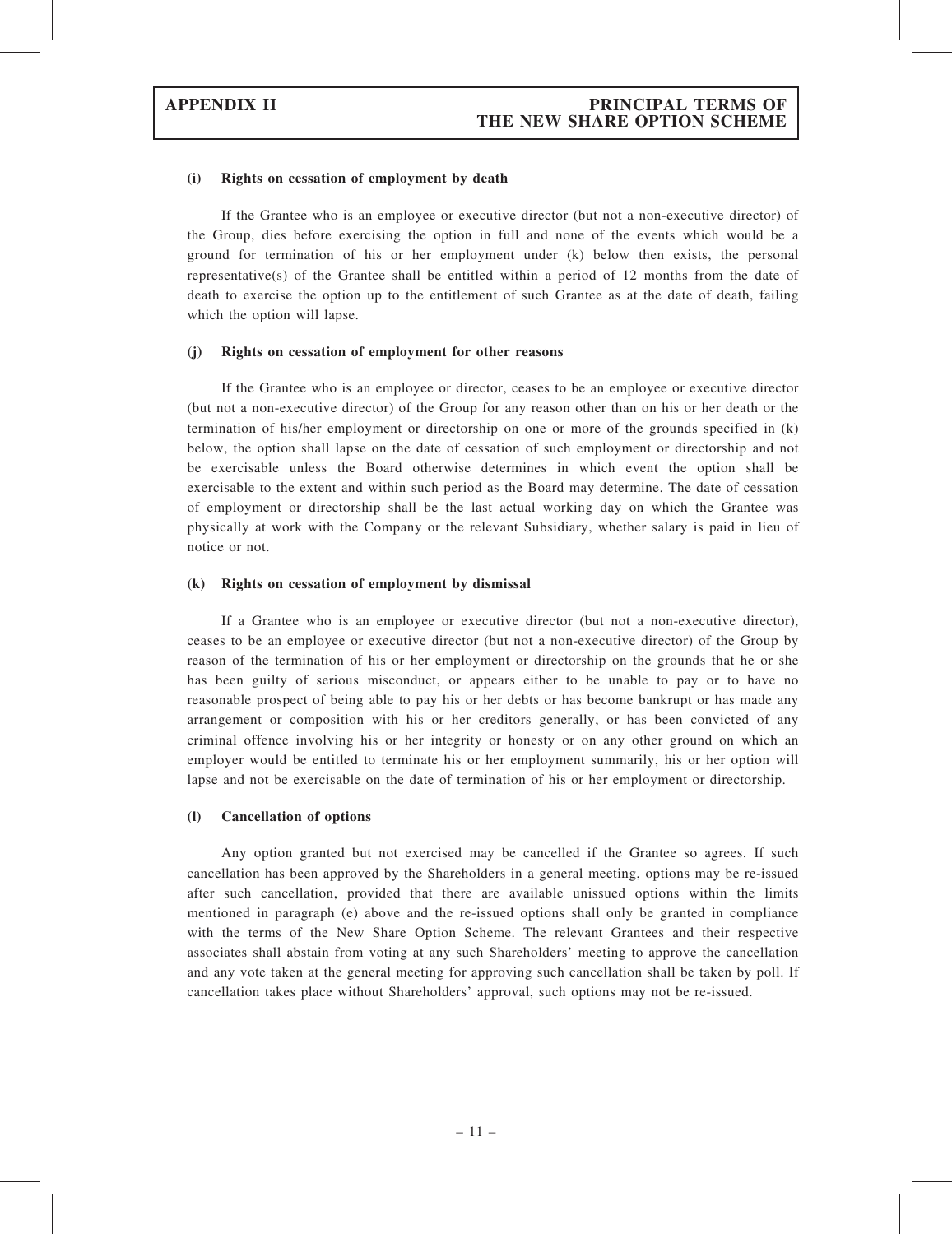#### (m) Effects of alterations to share capital

- (i) In the event of any alteration in the capital structure of the Company whilst any option remains exercisable or the New Share Option Scheme remains in effect, and such event arises from a capitalization of profits or reserves, rights issue, consolidation, subdivision or reduction of the share capital of the Company, then, in any such case the Company shall instruct the Auditors or independent financial adviser to the Company to certify in writing the adjustment, if any, that ought in their opinion fairly and reasonably to be made either generally or as regards any particular Grantee, to:
	- (aa) the number or nominal amount of Shares subject to option(s) already granted and to the New Share Option Scheme (insofar as it is/they are unexercised); and/or
	- (bb) the subscription price of any option(s),

and an adjustment as so certified by the Auditors or the independent financial adviser to the Company shall be made, provided that:

- (i) the Auditor or financial adviser shall confirm to the Directors in writing that the adjustment (other than any made on a capitalisation issue) satisfy the requirements set out in the note to Rule 17.03(13) of the Listing Rules;
- (ii) no such adjustment shall be made the effect of which would be to enable a Share to be issued at less than its nominal value;
- (iii) such adjustment must give a Participant the same proportion of the equity capital of the Company as that to which that person was previously entitled; and
- (iv) the issue of securities of the Company as consideration in a transaction shall not be regarded as a circumstance requiring any such adjustment.
- (ii) If there has been any alteration in the capital structure of the Company as referred to in paragraph (i) above, the Company shall, upon receipt of a notice from a Grantee, inform the Grantee of such alteration and shall either inform the Grantee of the adjustment to be made in accordance with the certificate of the Auditors or the independent financial adviser to the Company obtained by the Company for such purpose or, if no such certificate has yet been obtained, inform the Grantee of such fact and instruct the Auditors or the independent financial adviser to the Company as soon as practicable thereafter to issue a certificate in that regard in accordance with paragraph (i) above.

#### (n) Rights on a general offer

In the event of a general offer by way of takeover (other than by way of scheme of arrangement) being made to all the holders of Shares (or all such holders other than the offeror, any person controlled by the offeror and any person acting in association or concert with the offeror) and such offer becomes or is declared unconditional prior to the expiry date of the relevant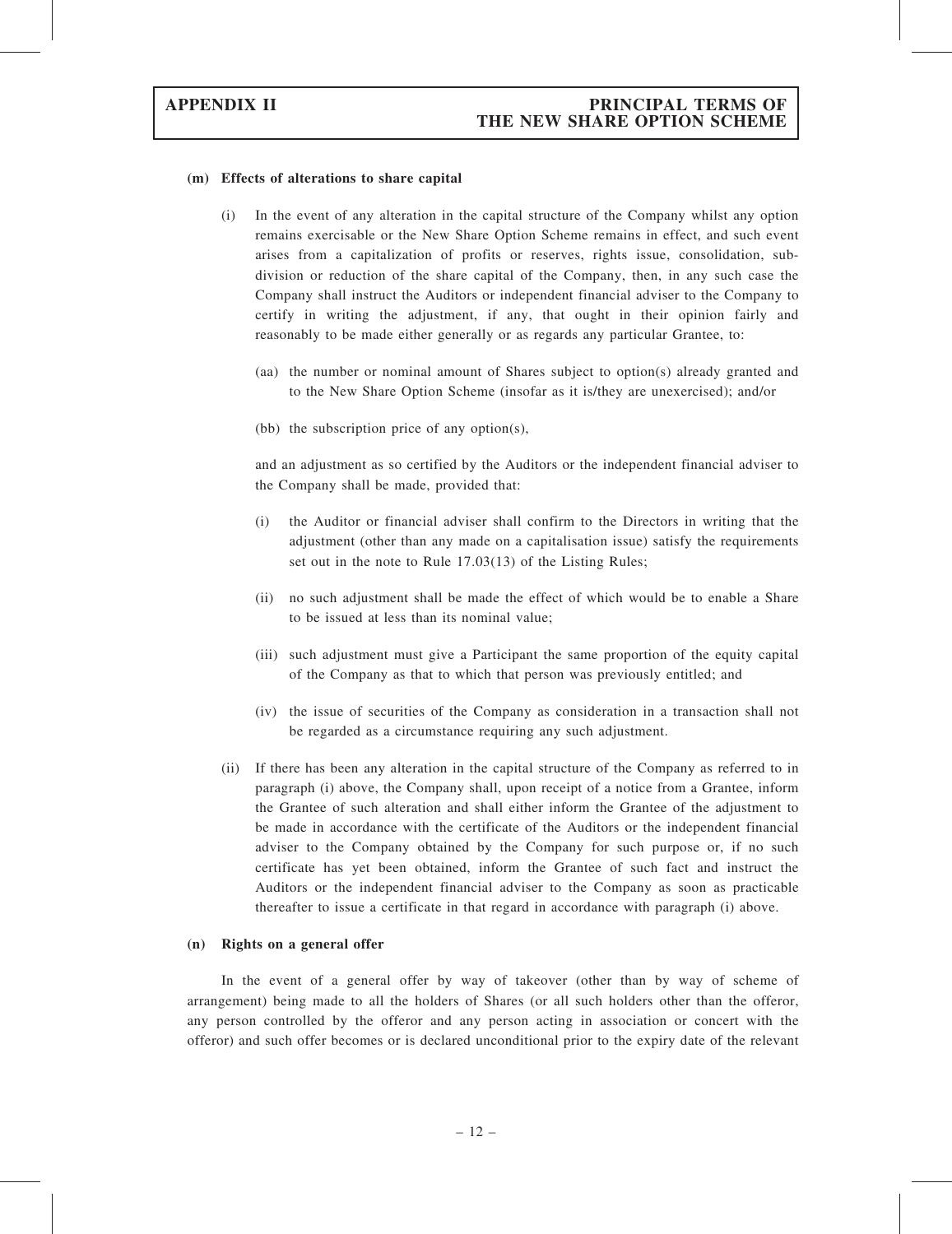option, the Company shall forthwith give notice thereof to the Grantee and the Grantee shall be entitled to exercise the option either to its full extent or to the extent notified by the Company at any time within such period as shall be notified by the Company.

In the event of a general offer by way of scheme of arrangement being made to all the Shareholders and has been approved by the necessary number of Shareholders at the requisite meetings, the Grantee may at any time thereafter (but before such time as shall be notified by the Company) exercise the option either to its full extent or to the extent notified by the Company.

#### (o) Rights on voluntary winding-up

In the event a notice is given by the Company to its shareholders to convene a Shareholders' meeting for the purpose of considering and, if thought fit, approving a resolution to voluntarily wind up the Company, the Grantee may at any time thereafter (but before such time as shall be notified by the Company) exercise the option either to its full extent or to the extent notified by the Company, and the Company shall as soon as possible and in any event no later than three days prior to the date of the proposed Shareholders' meeting, allot, issue and register in the name of the Grantee such number of fully paid Shares which fall to be issued on exercise of such option.

#### (p) Rights on compromise or arrangement

In the event of a compromise or arrangement, other than a scheme of arrangement in connection with a general offer mentioned in paragraph (n) above, between the Company and its members or creditors being proposed in connection with a scheme for the reconstruction or amalgamation of the Company, the Company shall first give notice to all Grantees on the same day as it gives notice of the meeting to its members or creditors to consider such a scheme or arrangement and the Grantee may at any time thereafter but before such time as shall be notified by the Company exercise the option either to its full extent or to the extent notified by the Company, and the Company shall as soon as possible and in any event no later than three days prior to the date of the proposed meeting, allot, issue and register in the name of the Grantee such number of fully paid Shares which fall to be issued on exercise of such option.

#### (q) Ranking of Shares

The Shares to be allotted and issued upon the exercise of an option will rank *pari passu* with the fully paid Shares in issue on the date the name of the Grantee is registered on the register of members of the Company. Prior to the Grantee being registered on the register of members of the Company, the Grantee shall not have any voting rights, or rights to participate in any dividends or distributions of any rights arising on a liquidation of the Company, in respect of the Shares to be issued upon the exercise of the option.

The Shares issued on exercise of the options will on issue be identical to the then existing issued Shares of the Company.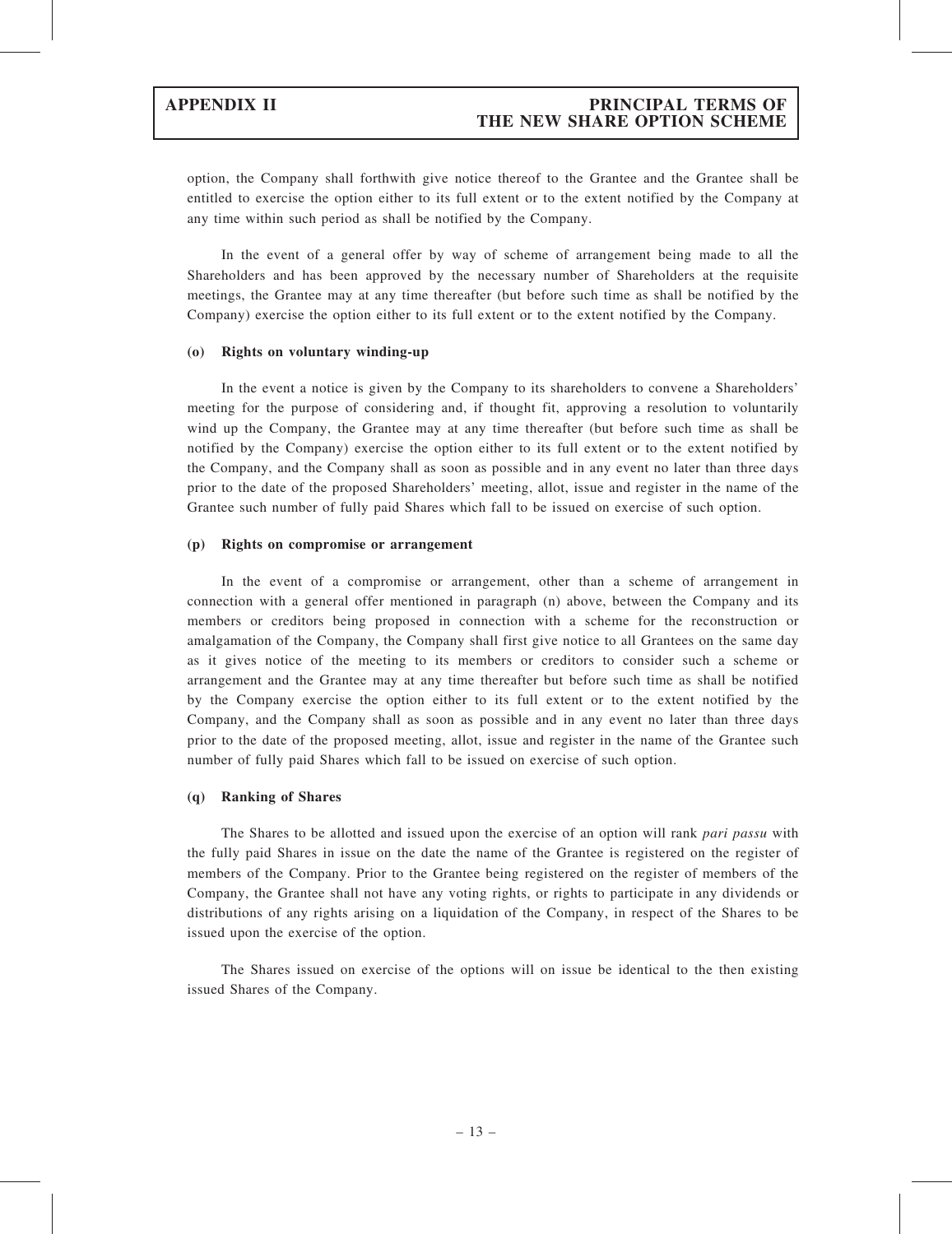#### (r) Amount payable on acceptance

The amount payable on acceptance of an option is HK\$1.00 or such other amount as decided by the Board. The offer of the option shall be accepted by the Participants within 7 days or such other period as the Board may decide from the date of the offer, otherwise the offer shall deem to have been irrevocably declined.

#### (s) Minimum period or performance target

Subject to any terms specifically imposed by the Board, there is no minimum period for which an option must be held before it can be exercised and no performance target which must be achieved before the options can be exercised.

#### (t) Period of the New Share Option Scheme

Subject to earlier termination by the Company in general meeting or by the Board, the New Share Option Scheme shall be valid and effective for a period of ten years from the date of its adoption, being the date on which the New Share Option Scheme becomes unconditional and effective. After the expiry of the ten-year period, no further options will be offered or granted but in all other respects the provisions of the New Share Option Scheme shall remain in force and effect in respect of options granted under the New Share Option Scheme but not yet exercised at the time of its termination. Options complying with the provisions of Chapter 17 of the Listing Rules which are granted during the life of the New Share Option Scheme and which remain unexpired immediately prior to the end of the ten-year period shall continue to be exercisable thereafter.

#### (u) Termination of the New Share Option Scheme

The Company by ordinary resolution in general meeting or the Board may at any time terminate the operation of the New Share Option Scheme and in such event no further options will be offered or granted but in all other respects the provisions of the New Share Option Scheme shall remain in full force and effect in respect of options granted under the New Share Option Scheme but not yet exercised at the time of its termination. Options complying with the provisions of Chapter 17 of the Listing Rules which are granted during the life of the New Share Option Scheme and which remain unexpired immediately prior to the termination of the operation of the New Share Option Scheme shall continue to be exercisable thereafter.

#### (v) Lapse of option

An option shall lapse automatically and not be exercisable, to the extent not already exercised, on the earliest of:

- (i) the expiry of the option period;
- (ii) the expiry of the periods referred to in paragraph (i), (j) or (o) respectively;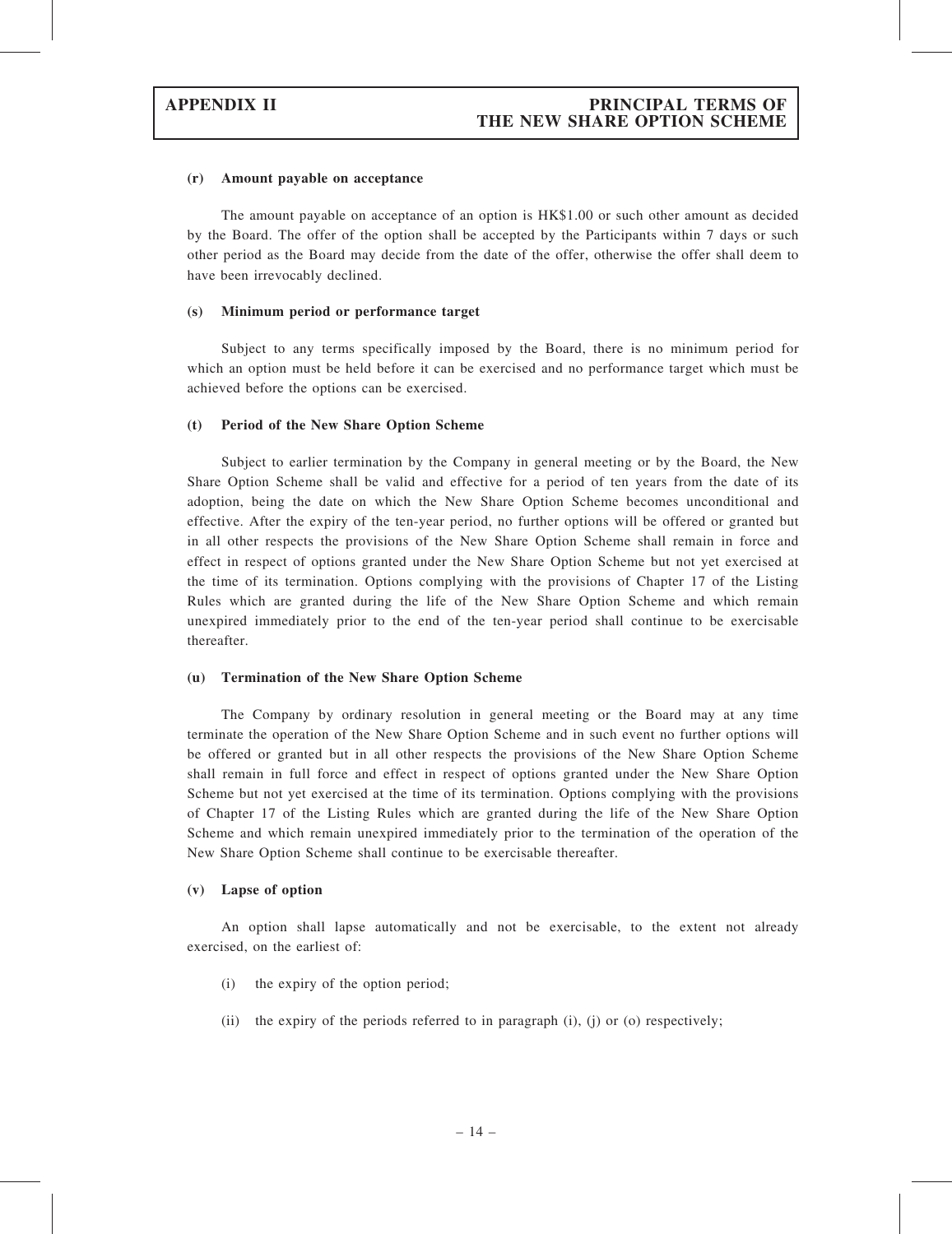- (iii) subject to any court of competent jurisdiction not making an order the effect of which is to prohibit the offeror from acquiring the remaining shares in the general offer, the expiry of the period referred to in paragraph (n) above;
- (iv) subject to the scheme of arrangement referred to in paragraph (n) or paragraph (p) above becoming effective, the expiry of the period for exercising an option relating thereto;
- (v) the date on which the Grantee who is an employee (including an executive director but excluding a non-executive director) ceases to be an employee or director by reason of the termination of his or her employment or directorship on grounds including, but not limited to, misconduct, bankruptcy, insolvency and conviction of any criminal offence;
- (vi) the date of the commencement of the winding-up of the Company; or
- (vii) the date on which the Grantee sells, transfers, charges, mortgages, encumbers or creates any interest in favour of any third party over or in relation to the option in breach of the New Share Option Scheme.

#### (w) Alterations to the New Share Option Scheme

The alteration of the New Share Option Scheme are governed by Chapter 17 of the Listing Rules and the New Share Option Scheme cannot be altered to the advantage of Grantees or prospective Grantees of options except with the prior sanction of an ordinary resolution of the Company in general meeting with Participants and their associates abstaining from voting. Furthermore, the provisions in the New Share Option Scheme relating to the matters set out in Rule 17.03 of the Listing Rules must not be altered except with the prior approval of the Shareholders in general meeting. Any alteration to the terms and conditions of the New Share Option Scheme which are of a material nature or any change in the terms of options granted or any change to the authority of the Board must be approved by the Shareholders, except where the alterations take effect automatically under the existing terms of the New Share Option Scheme. Any amended terms of the New Share Option Scheme or the options under such scheme must still comply with the relevant requirements of Chapter 17 of the Listing Rules.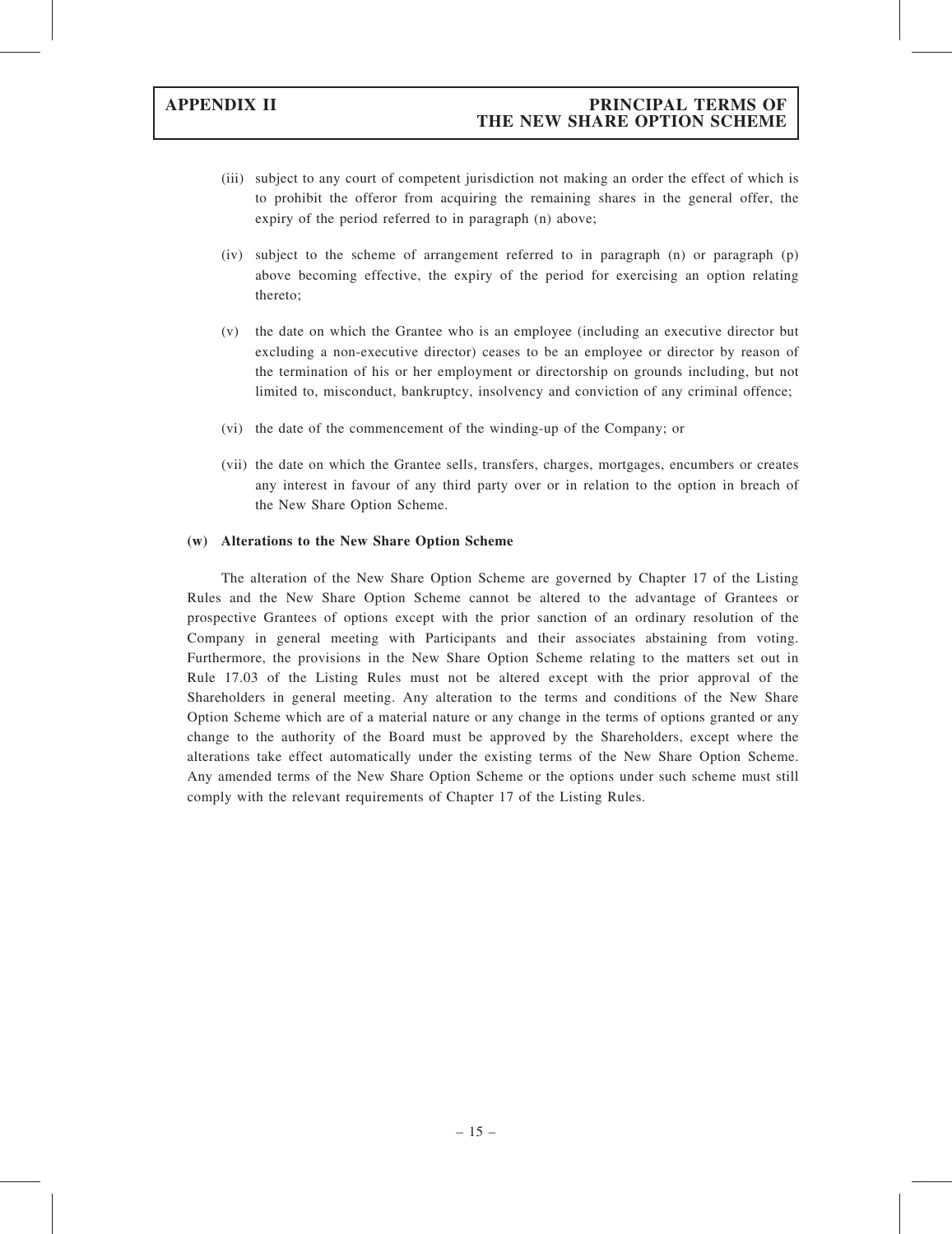# NOTICE OF EGM



# SINOTRONICS HOLDINGS LIMITED

華 翔 微 電 子 控 股 有 限 公 司 $^*$ 

(incorporated in the Cayman Islands with limited liability)

(Stock code: 1195)

# NOTICE OF EXTRAORDINARY GENERAL MEETING

NOTICE IS HEREBY GIVEN that an extraordinary general meeting (''Meeting'') of Sinotronics Holdings Limited (''Company'') will be held at 10:00 a.m. on Thursday, 11 February 2010 at Boardroom 3 & 4, Mezzanine Floor, Renaissance Harbour View Hotel, No. 1 Harbour Road, Wanchai, Hong Kong, for the purpose of considering and, if thought fit, passing the following resolutions:

#### ORDINARY RESOLUTIONS

- 1. ''THAT the authorized share capital of the Company be increased from HK\$100,000,000 divided into 1,000,000,000 shares of par value of HK\$0.10 each in the share capital of the Company (''Shares'') to HK\$500,000,000 divided into 5,000,000,000 Shares by creating an additional 4,000,000,000 unissued Shares''
- 2. ''THAT
	- (i) subject to the granting by the Listing Committee of The Stock Exchange of Hong Kong Limited of the listing of and permission to deal in the Shares to be issued and allotted by the Company under the proposed share option scheme of the Company (the ''Scheme''), the rules of which are set out in a document submitted to the meeting marked "A" and signed for the purpose of identification by the chairman of the Meeting, such Scheme be and is hereby approved and adopted as the Company's share option scheme and the directors of the Company (''Directors'') be and are hereby authorised to take all such steps as they may deem necessary, desirable or expedient to carry into effect, waive or amend the Scheme subject to the terms of the Scheme and Chapter 17 of the Rules Governing the Listing of Securities on The Stock Exchange of Hong Kong Limited (as amended from time to time);
	- (ii) the Directors be and are hereby authorised to grant options to subscribe for Shares in accordance with the rules of the Scheme up to a maximum of 10% of the Shares in issue upon the increase of authorized share capital by resolution 1 as at the date of passing of this resolution, to issue and allot Shares pursuant to the exercise of the options so granted, to administer the Scheme in accordance with its terms and to take all necessary actions incidental thereto as the Directors deem fit; and

<sup>\*</sup> for identification purpose only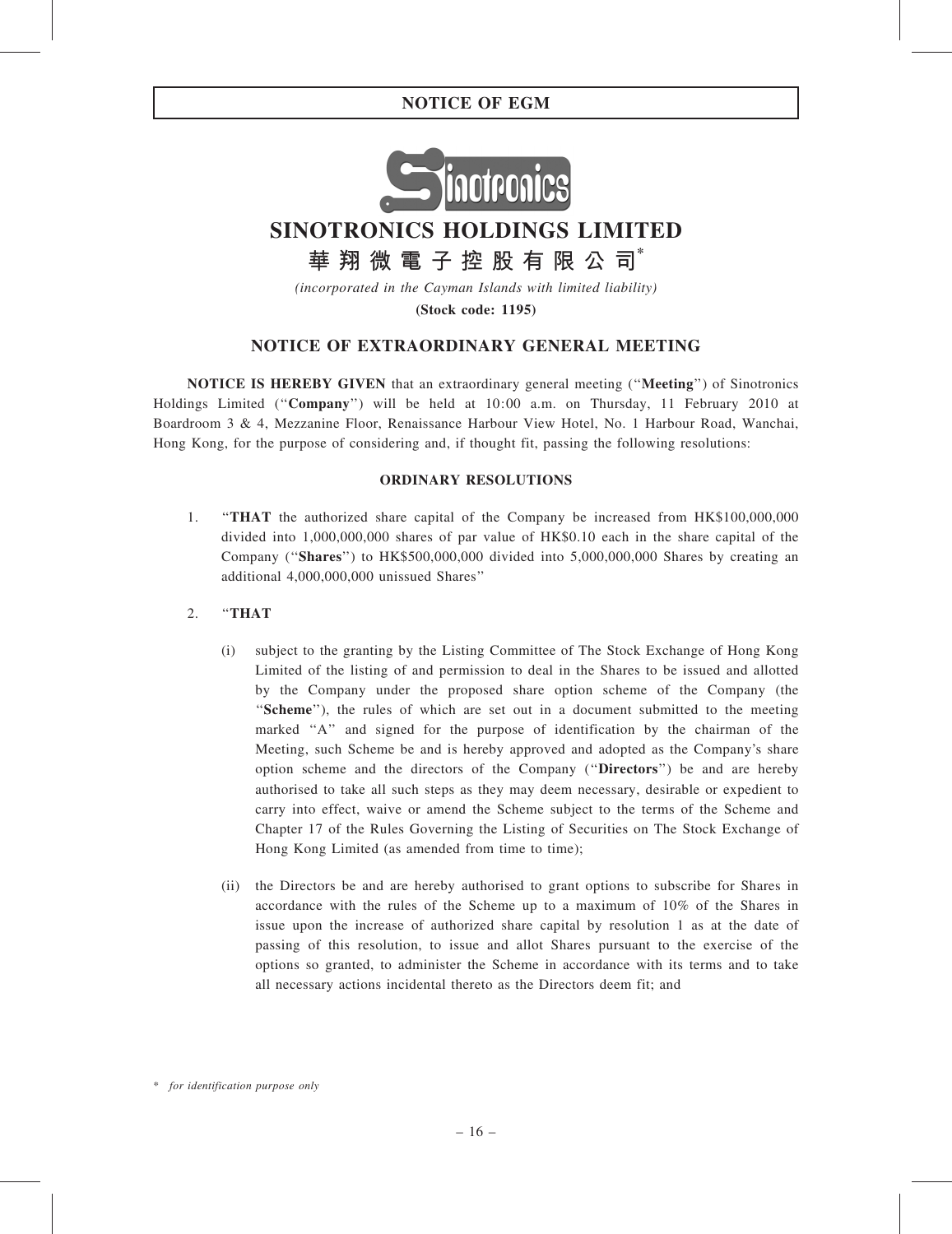# NOTICE OF EGM

(iii) conditional upon the Scheme becoming unconditional, the existing share option scheme of the Company which was adopted by the Company on 9 January 2003 be terminated with effect from the date on which such resolution shall become unconditional.

## SPECIAL RESOLUTION

- 3. ''THAT subject to and conditional upon the approval of the Registrar of Companies in the Cayman Islands, the name of the Company be and is hereby changed from ''Sinotronics Holdings Limited'' to one of the names set out below in the following order of priority:
	- (1) Kingwell Group Limited 京維集團有限公司
	- (2) Kinwell Group Limited 京維集團有限公司
	- (3) Sinoway Group Limited 京維集團有限公司

with effect from the date of entry of the new name on the register of companies maintained by the Registrar of Companies in the Cayman Islands, and the directors of the Company be and are hereby authorised to do all such acts, deeds and things and execute all documents they consider necessary or expedient to give effect to the aforesaid name change.''

> By order of the board of directors of SINOTRONICS HOLDINGS LIMITED Xu Yue Yue Acting Chairman

Hong Kong, 20 January 2010

Head office and principal place of business in Hong Kong: Room 1805, 18th Floor Harbour Centre 25 Harbour Road Wanchai, Hong Kong

#### Notes:

- 1. Every shareholder of the Company entitled to attend and vote at the Meeting is entitled to appoint one or more proxies to attend and, on a poll, to vote instead of him. A proxy need not be a shareholder of the Company.
- 2. Where there are joint holders of any share, any one of such joint holders may vote at the Meeting, either in person or by proxy, in respect of such share as if he were solely entitled thereto; but if more than one of such joint holders be present at the Meeting, the vote of the senior who tenders a vote, whether in person or proxy, shall be accepted to the exclusion of the votes of the other joint holders, and for this purpose seniority shall be determined by the order in which the names stand in the register of members of the Company in respect of the joint holding.